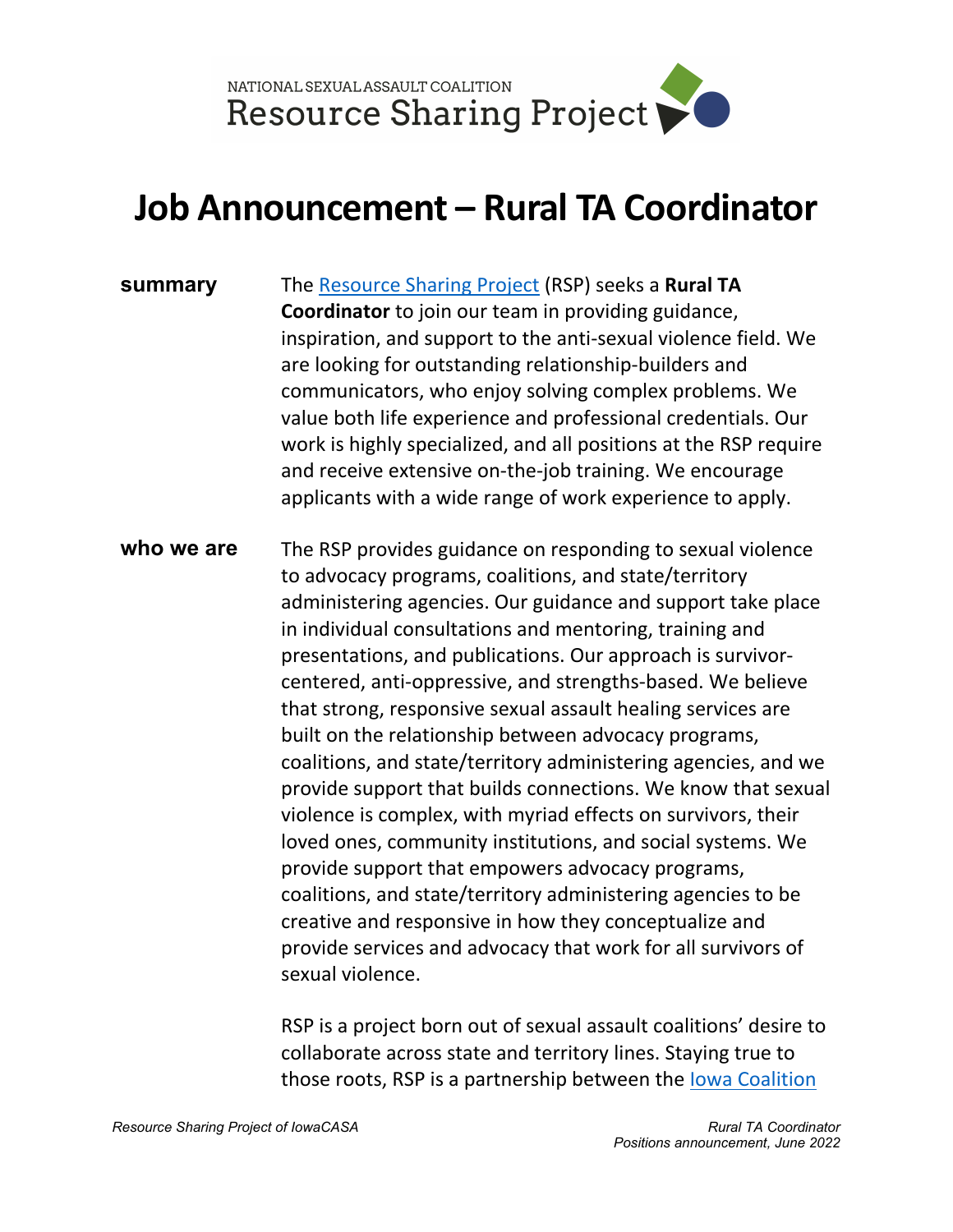## NATIONAL SEXUAL ASSAULT COALITION Resource Sharing Project

[Against Sexual Assault](https://www.iowacasa.org/) (RSP-IowaCASA) and the [North](https://nccasa.org/)  [Carolina Coalition Against Sexual Assault](https://nccasa.org/) (RSP-NCCASA). RSP TA Coordinators work closely with RSP staff at both coalitions, and both coalitions share in the management of the RSP.

This position is employed by RSP-Iowacasa.

People who thrive at RSP:

- Understand that this isn't just a job. The work is about trying to change ourselves and the society we live in. They take initiative to engage in self-reflection for personal growth.
- Are self-advocates. They balance respecting leadership with proactively bringing up conversations about organizational needs.
- Have some humility and know that they don't know all the answers.
- Value feedback about people's emotional experiences and the quality of relationships between people, as well as more quantitative evaluation data.
- Can work as part of a team and move work forward independently between team meetings.
- Draw on both lived experiences and knowledge that comes from reflection, conversation, and research in carrying out their job duties.
- Can effectively code switch based on who they are communicating with.
- Have some aptitude with the Internet, email, and Microsoft Office.
- **what you'll do** The Rural TA Coordinator serves sexual assault advocacy programs in rural areas across all 56 US states and territories and state/territory coalitions that are rural. This means that you will:
	- provide consultation to individuals and groups on issues and questions on service to survivors of sexual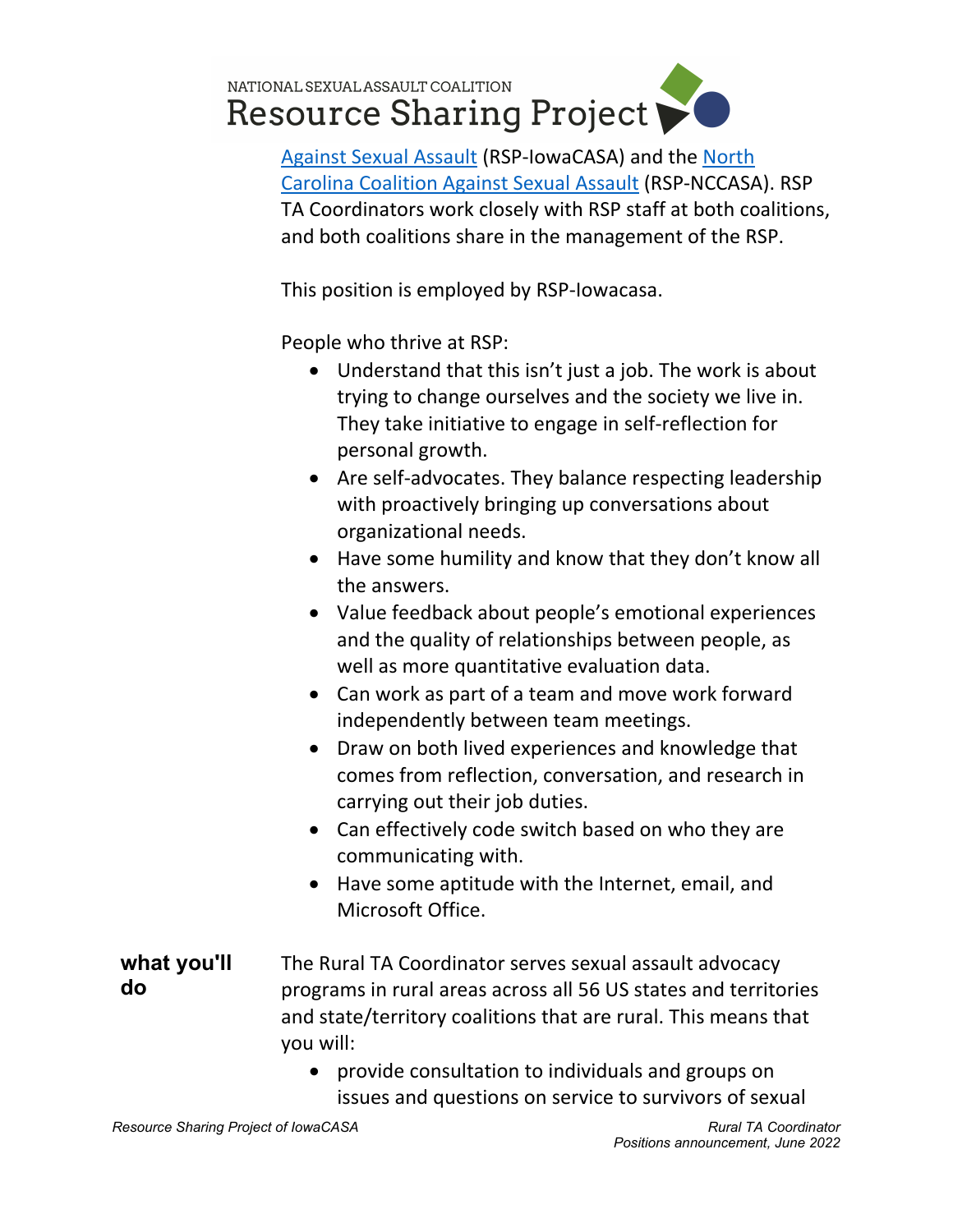

violence in rural communities, with a particular focus on adult survivors of child sexual violence

- look for solutions to complex problems
- provide webinars, workshops, and meeting facilitation
- contribute to or develop publications and other products

**keys to success** To be successful in this position, you are someone who:

- wants to end sexual violence, racism, and other oppressions
- sees sexual violence and oppression as societal problems with a variety of causes and contributing factors
- can communicate ideas clearly
- likes to network with diverse audiences and build trusting, respectful relationships
- takes initiative and uses creativity
- wants to learn and grow

Candidates for the Rural TA Coordinator should demonstrate knowledge of the diversity of rural communities as well as direct services to survivors of sexual violence. Preference will be given to Spanish-speaking, bicultural candidates.

[Studies have shown](https://antiracisthr.guide/) that women, nonbinary folks, and People of Color are less likely to apply for jobs unless they believe they meet every single one of the qualifications as described in a job description. We are committed to building a diverse and inclusive organization and we are most interested in finding the best candidate for the job. That candidate may be one who comes from a background less traditional to our field of work, and that's okay. We would strongly encourage you to apply, even if you don't believe you meet every one of the qualifications described.